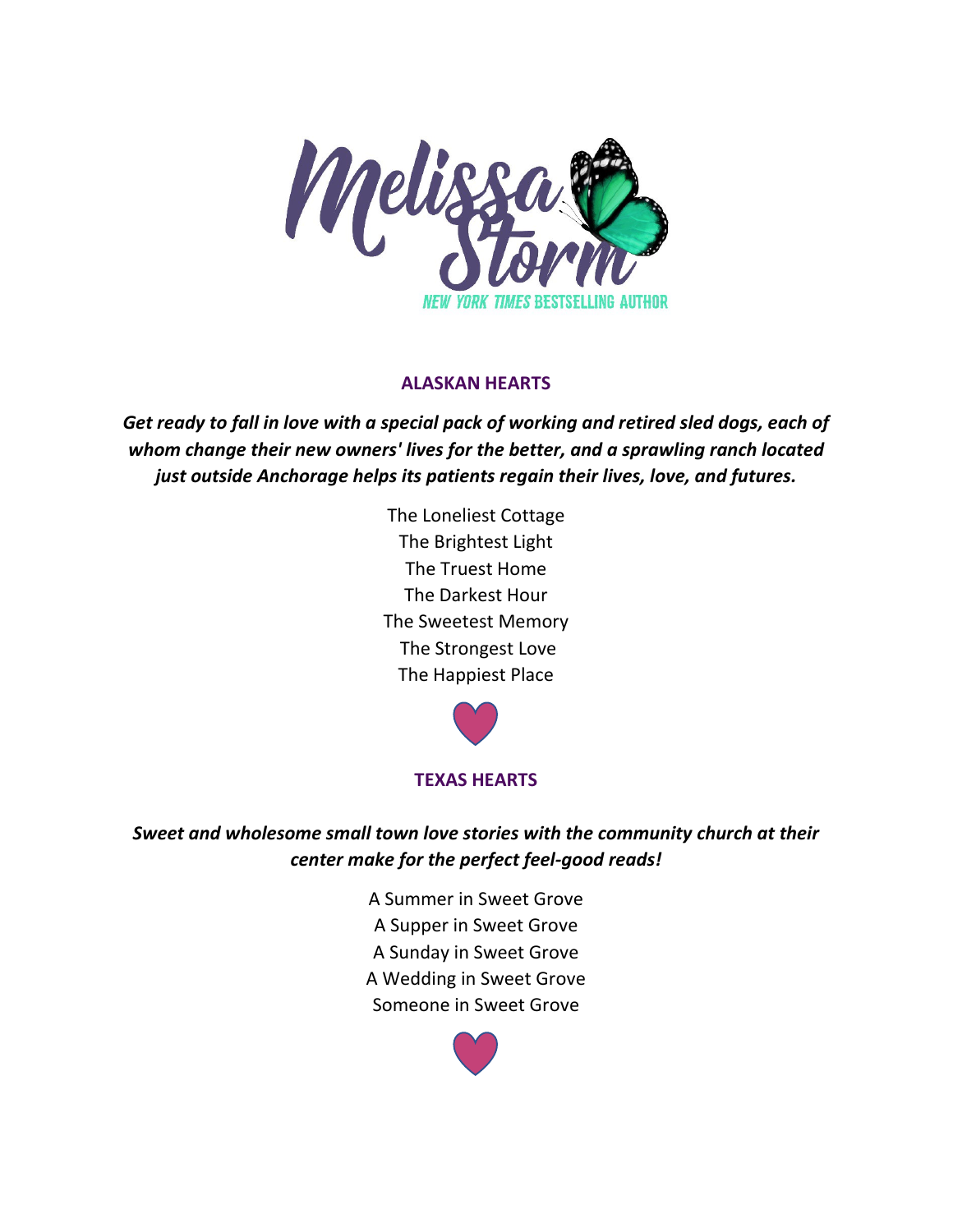### **CHARLESTON HEARTS**

*A very special litter of Chihuahua puppies born on Christmas day is adopted by the local church and immediately set to work as tiny therapy dogs.* 

> A New Life A Fresh Start A Surprise Visit



## **THE SUNDAY POTLUCK CLUB**

*This group of friends met in the cancer ward of the local hospital. They've been there for each other through the hard times. Now it's time to heal…*

Home Sweet Home

The Sunday Potluck Club Wednesday Walks and Wags Manic Monday, Inc.



#### **THE ALASKA SUNRISE ROMANCES**

*Brothers, sisters, cousins, and friends— are all about to learn that love has a way of finding you when you least expect it.* 

> In Love with the Veterinarian In Love with the Ski Instructor In Love with the Slacker In Love with the Nerd In Love with the Doctor In Love with the Football Player In Love with the Rodeo Rider In Love with the Paramedic



#### **SWEET STAND-ALONES**

*Whether climbing ladders in the corporate world or taking care of things at home, every woman has a story to tell.*